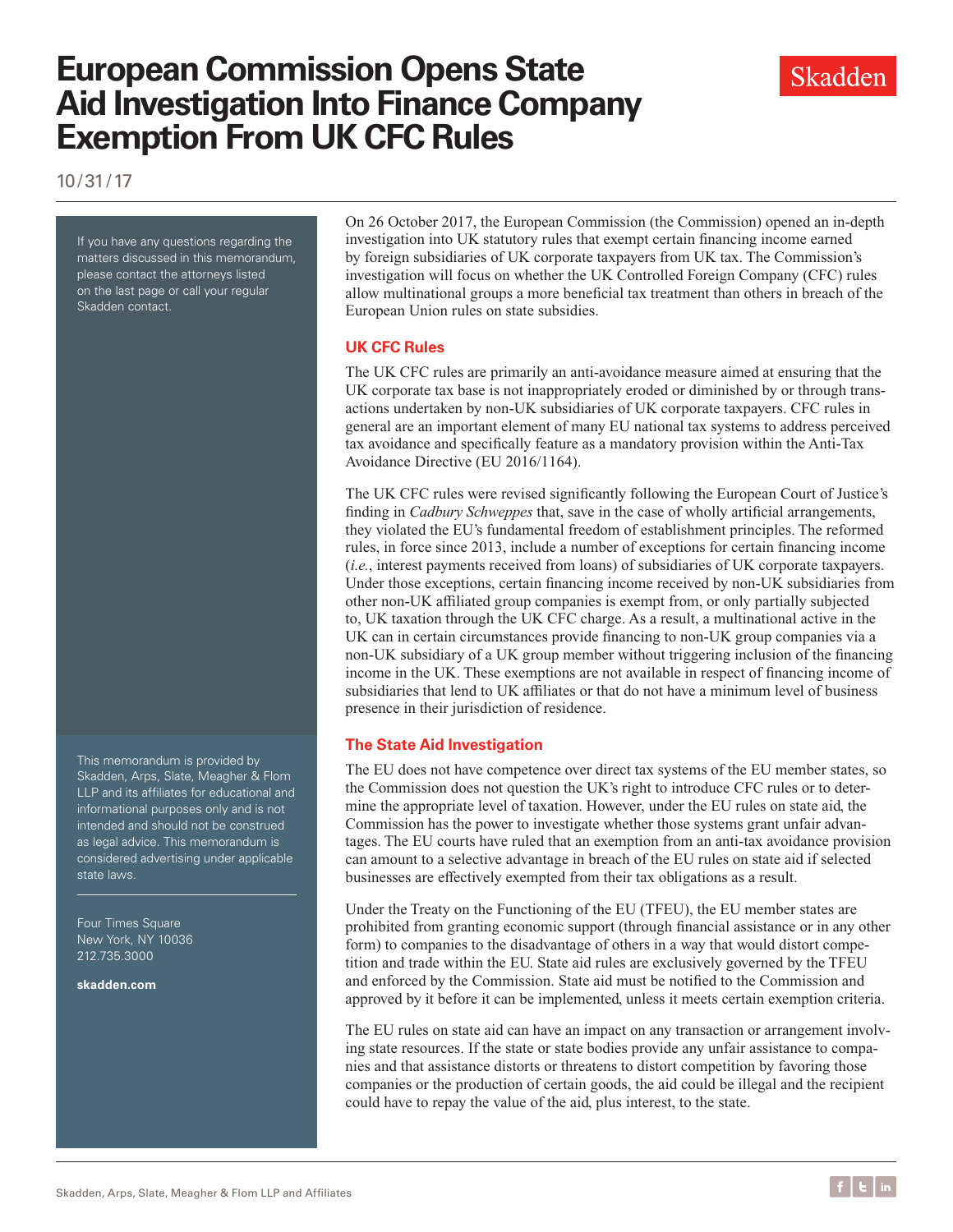# **European Commission Opens State Aid Investigation Into Finance Company Exemption From UK CFC Rules**

Since June 2013, the Commission has been investigating individual tax rulings and other tax advantages granted under national tax schemes. In October 2015, the Commission concluded that Luxembourg and the Netherlands had granted selective tax advantages to Fiat and Starbucks, respectively. In January 2016, the Commission concluded that selective tax advantages granted by Belgium to at least 35 multinationals under its "excess profit" tax scheme were illegal under EU state aid rules. In August 2016, the Commission concluded that Ireland granted selective tax advantages of up to  $E13$  billion to Apple. Finally, in October 2017, the Commission concluded that Luxembourg granted selective tax advantages of up to €250 million to Amazon.

#### **Legal Implications of the Investigation for Brexit**

The opening of the investigation, which may go beyond March 2019 and therefore beyond the currently scheduled date for the UK to leave the EU, is a reminder of the principles that underlie the EU's approach to negotiating a potential future trade deal with the UK. These principles were set out in the Article 50 guidelines that formally define the EU's position for the Brexit negotiations: "Any free trade agreement should be balanced, ambitious and wide-ranging. It cannot, however, amount to participation in the Single Market or parts thereof, as this would undermine its integrity and proper functioning. It must ensure a level playing field, notably in terms of competition and state aid, and in this regard encompass safeguards against unfair competitive advantages through, *inter alia*, tax, social, environmental and regulatory measures and practices."1

While EU state aid law is not currently expected to apply to the UK upon Brexit — and there remains great uncertainty as to the type of trade agreement that the EU and the UK may ultimately reach (if any) — it is anticipated that some rules on state aid will continue to apply in the near future and possibly for many more years after that even without a deal, either because of bespoke transition terms or World Trade Organization rules.

#### **Next Steps**

The decision to open an in-depth state aid investigation does not prejudge the Commission's final conclusion. However, given the recent trend of decisions, any multinationals that may be affected by the investigation or the operation of the CFC rules would be well-advised to carefully assess their potential exposure and consider how to best defend their case. The Commission's in-depth investigation is directed against the UK government, and the potentially affected multinationals are not a party to the proceedings. Multinationals thus need to be proactive in determining how to engage with the UK government and with the Commission to protect their interests.

If the Commission finds that the UK CFC rules breach EU state aid rules because they have given a selective advantage in reducing the amount of UK tax payable in certain circumstances, companies that have benefited from that advantage can be made to repay the value of the advantage received with interest. The total amount that may need to be repaid could be substantial.

Following a Commission decision ordering recovery, the UK government would need to determine the precise amount of illegal state aid and recover that amount from the affected multinationals under UK law, through UK court proceedings if necessary. If the UK government refuses or delays to recover, it can be sued by the Commission before the EU courts.

Under EU state aid law, the affected multinationals would have the right to challenge the validity of the Commission's recovery decision before the EU courts. However, as long as the Commission's in-depth investigation remains pending, multinationals will need to devise other engagement strategies with the UK government and the Commission to mitigate their exposure.

There is no statutory time frame in which the Commission is required to complete its investigation but, depending on the complexity of the case, it typically takes the Commission no less than 12 months for it to reach a final decision. Given the complexity of the UK CFC rules, the investigation may take longer to complete and could continue after the UK leaves the EU.

<sup>1</sup> Paragraph 20, [European Council guidelines](http://www.consilium.europa.eu/en/press/press-releases/2017/04/29/euco-brexit-guidelines/) adopted on 29 April 2017.